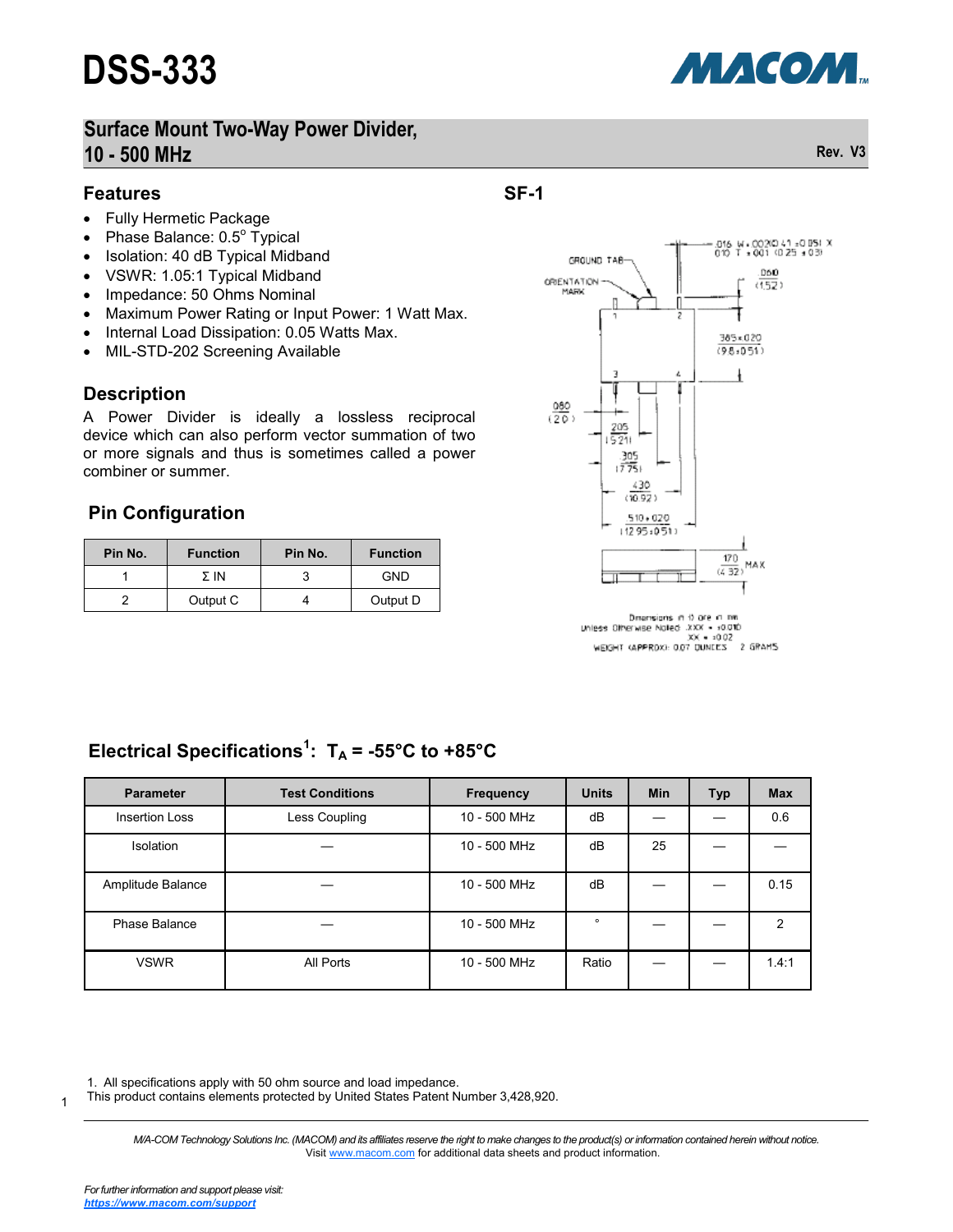

**Surface Mount Two-Way Power Divider, 10 - 500 MHz Rev. V3**

### **Typical Performance Curves**

#### *Insertion Loss Isolation*

**Insertion Loss** 



*VSWR*



#### Isolation



## **Ordering Information**

| <b>Part Number</b> | Package |  |  |
|--------------------|---------|--|--|
| <b>DSS-333 PIN</b> | SF-1    |  |  |

*M/A-COM Technology Solutions Inc. (MACOM) and its affiliates reserve the right to make changes to the product(s) or information contained herein without notice.*  Visit [www.macom.com](http://www.macom.com/) for additional data sheets and product information.